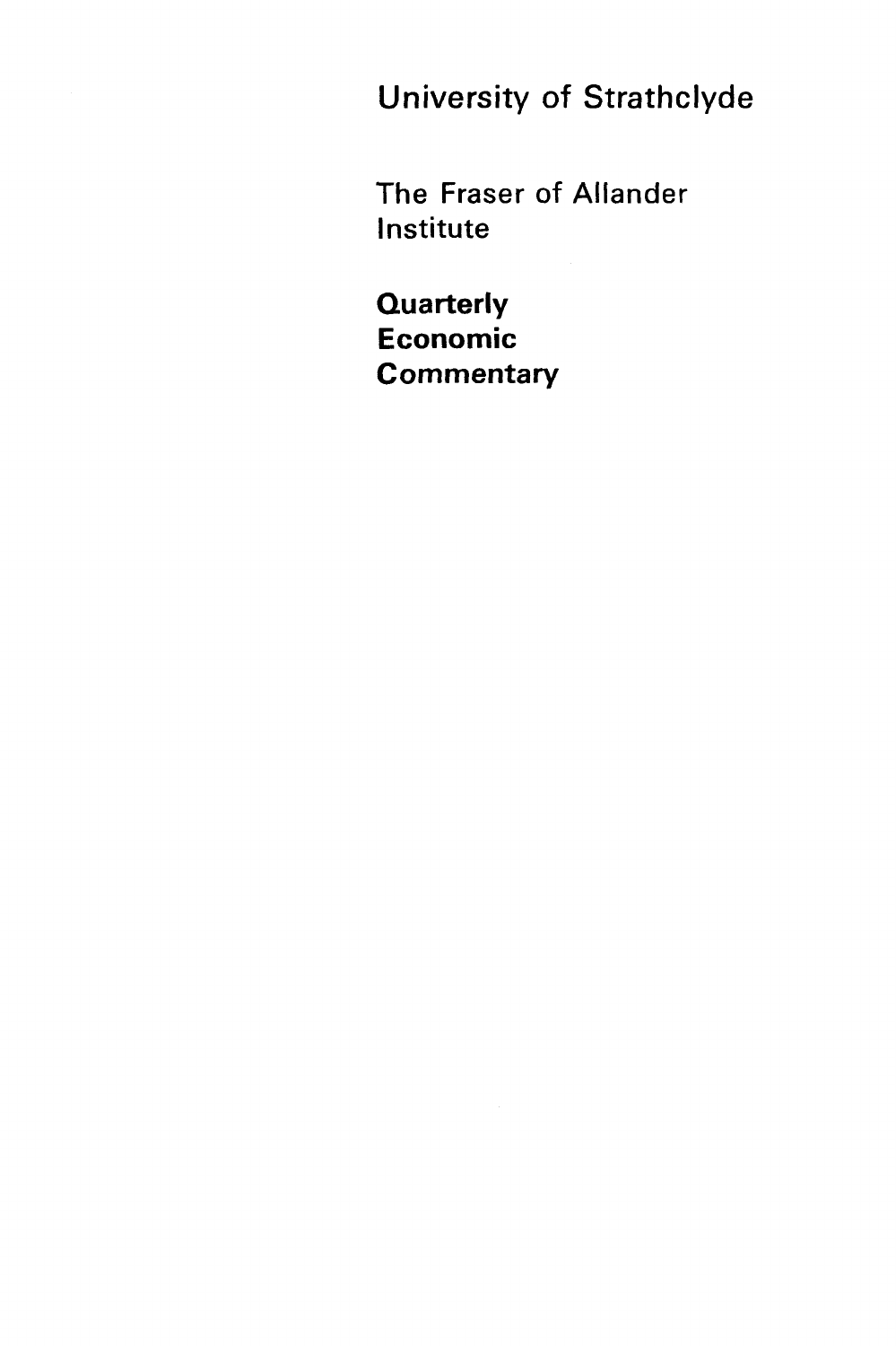# FRASER of ALLANDER INSTITUTE

The Fraser of Allander Institute for Research on the Scottish Economy was established in the University of Strathclyde on 1 January 1975, as the result of a generous donation from the Hugh Fraser Foundation. Its principal function is to carry out research on the Scottish economy and its research programme includes the analysis of short term movements in economic activity. The results of this work, carried out in conjunction with the Department of Economics, are published in the Institute's Quarterly Economic Commentary. The Institute also publishes a series of Research Monographs and a series of Discussion Papers to provide an outlet for original research on medium term and long term aspects of the Scottish economy.

#### **Information for subscribers**

The Quarterly Economic Commentary is published in February, May, August and November. Subscription queries should be addressed to the Secretary, the Fraser of Allander Institute.

#### **Notes to contributors**

Editor:

The editor welcomes contributions to the Briefing Paper, Feature Article and Economic<br>Perspective sections. Material submitted should be of interest to a predominantly Material submitted should be of interest to a predominantly Scottish readership and written in a style intelligible to a non-specialist audience. Footnotes and references should conform to recent issues of the Commentary. Contributions should be typed and two copies submitted to the Editor.

James Love

| Contributors: | Stephen Boyle, Paul Draper, Frank Harrigan, John Heeley, Iain<br>Jenkins, Cliff Lockyer, Jim H Love, Petér McGregor, Iain<br>McNicoll, David Simpson, and Jim Walker. |
|---------------|-----------------------------------------------------------------------------------------------------------------------------------------------------------------------|
| Graphics:     | Stephen Boyle                                                                                                                                                         |
| Production:   | Sheelagh Blackhall and Isobel Sheppard                                                                                                                                |



The Fraser of Allander Institute Curran Building 100 Cathedral Street GLASGOW G4 OLN

041-552 4400 Ext. 3958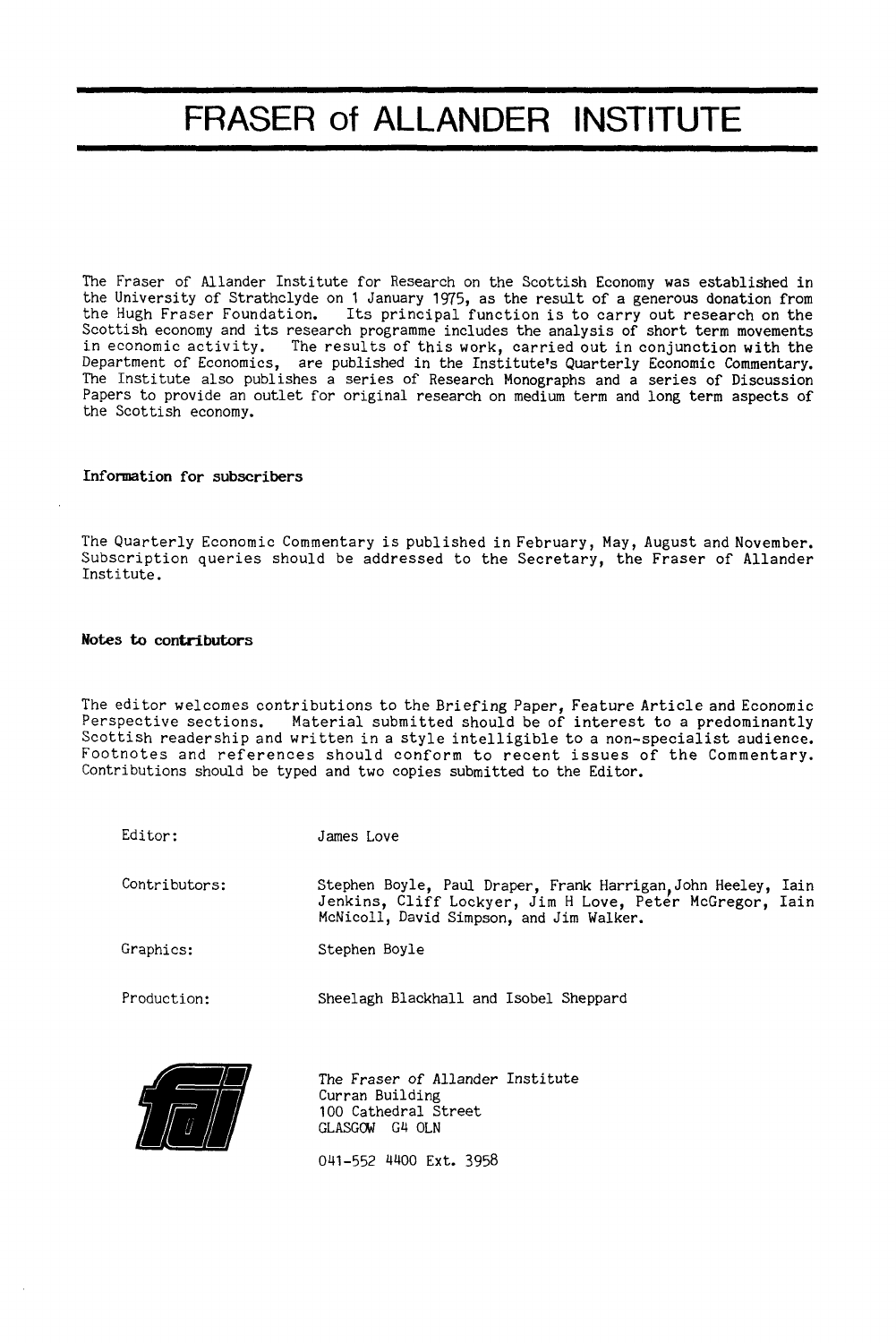# QUARTERLY ECONOMIC COMMENTARY

|  | THE WORLD ECONOMY3   |  |
|--|----------------------|--|
|  | THE BRITISH ECONOMY7 |  |
|  |                      |  |

## **THE SCOTTISH ECON**O**MY**

| Industrial Performance15 |
|--------------------------|
| The Service Sector33     |
|                          |
| Regional Review46        |

### **ECON**O**MIC PERSPECTIVES**

| A Tale of Two Cities and Tourism49           |  |
|----------------------------------------------|--|
| Education Vouchers and the Public Interest55 |  |
| Industrialising Education59                  |  |

Opinions expressed in signed contributions are those of the authors and not necessarily those of the Fraser Institute

0 Fraser of Allander Institute 1986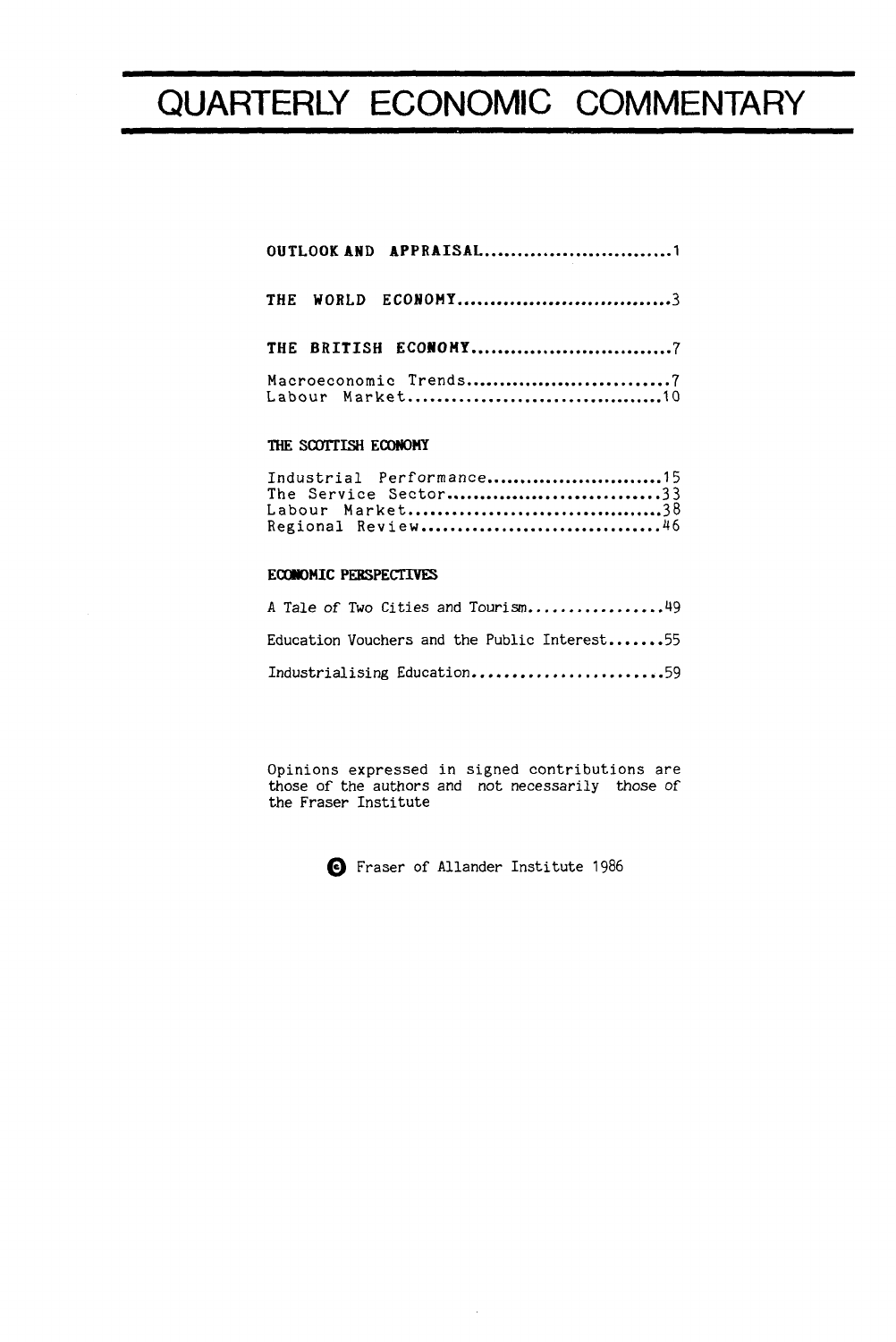# Outlook and Appraisal

During the first part of 1986 developments in the Scottish economy took place against a background of: further reductions in oil prices; some slight reductions in the high levels of UK real and nominal interest rates; and continuing weakness<br>in non-oil commodity markets. In in non-oil commodity markets. addition, the Chancellor in the March Budget remained committed to the general direction that UK economic policy has followed over the past few years. The March Budget also provided a further stimulus to consumer spending through the reduction of the standard rate of income tax.

The effects of certain of these factors are readily discernible in the results of<br>the latest Scottish Business Survey. Scottish Business Survey. Encouragingly, manufacturing firms in Scotland are now slightly more optimistic about the general business situation than<br>three months ago. This return to the This return to the pattern of cautious optimism evident in the first half of last year reflects expected increases in orders and sales. High interest rates were employed last year to engineer an appreciation of sterling as part of the Chancellor's antiinflation strategy. In recent months, however, although sterling has remained strong against the dollar, it has depreciated against the major European<br>currencies. This latter development This latter development improves the competitive standing of Scottish companies in the European Community, which represents the major overseas market for Scottish exports. Scottish manufacturers are, however, still operating with considerable spare capacity and orders or sales remain the most important constraint on activity.

The importance of consumer spending in determining growth continues. Retailers and wholesalers report greater optimism about trading conditions. While the Budget tax reductions and the underlying growth of real incomes will help sustain the role of consumer spending, Scottish financial institutions also expect, despite high interest rates, healthy increases in demand for personal advances. In contrast to the optimism in

manufacturing and services, construction activity continues to be depressed by<br>public expenditure restraint. The public expenditure restraint. decrease in optimism in construction is much less marked, however, than in oil and oil-related activities where in the face of lower oil prices there has been a widespread deterioration in optimism. Companies involved in oil and gas recovery anticipate a downward trend in the total volume of output. Service and supply companies similarly expect a downward<br>trend in orders/contracts. Total oil and trend in orders/contracts. oil-related employment is forecast to fall further over the next three months and investment intentions have been revised downwards.

While the price reductions since the end of last year have been precipitous, prices have been falling steadily in recent years from the high levels of 1979/80. To a considerable extent UK companies have been protected against this downward trend by changes in the tax regime. With regard to new projects, for example, the Chancellor in the 1983 Budget abolished the Advanced Petroleum Revenue tax and allowed costs of exploration and appraisal to be set<br>against Petroleum Revenue Tax. The against Petroleum Revenue Tax. resulting stimulus to investment activity was then reinforced by the Chancellor's reform of the system of capital allowances in the 1984 Budget.

The downward trend in oil prices reflects the weakening of the OPEC cartel's influence as a consequence of two main factors. First, the demand for oil has been affected by conservation measures and economies in oil use and by the recession in industrial economies following the dramatic price increases dictated by OPEC during the 1970s. And, secondly, there have been increases in oil supplies from non-OPEC producers such as the UK and Norway.

The recent sharp falls in prices are attributable to Saudi Arabia's abrogation of its role as OPEC's "swing" supplier. Having failed to achieve greater compliance with output and price targets